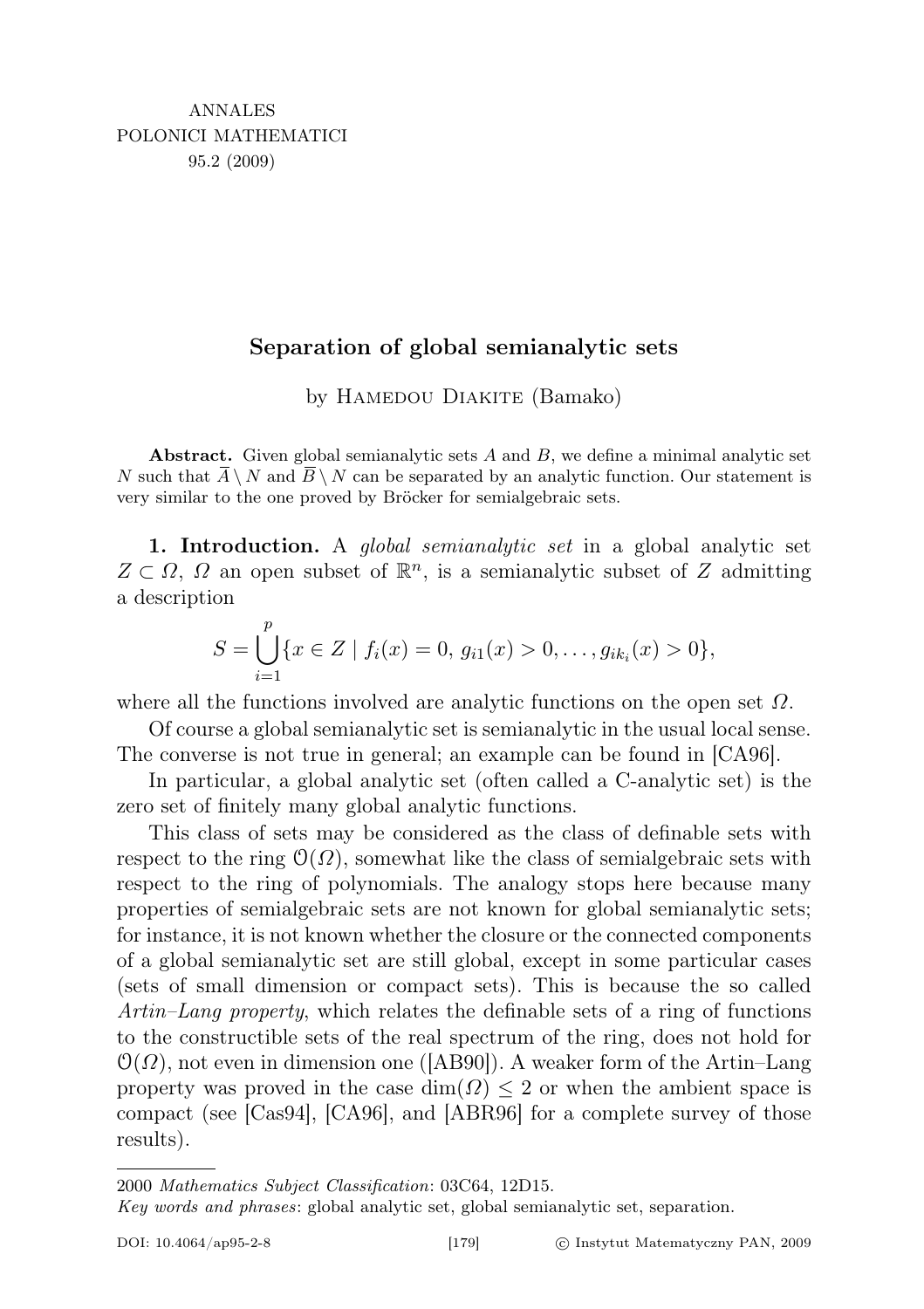More recently, some general results were proved in [ABS05]. In this short note we will use those results to find a criterion to separate global semianalytic sets.

We shall consider global semianalytic sets  $A, B$  in a global analytic set  $Z \subset \Omega$ . The set Z has a well defined larger coherent ideal sheaf  $\mathcal{I}_Z \subset \mathcal{O}_{\Omega}$  and we denote by  $\mathcal{O}_Z$  the quotient sheaf, which is a coherent sheaf of  $\mathcal{O}_Q$ -modules. By Cartan's Theorem B, any global section of this sheaf is the restriction of an analytic function on  $\Omega$ . So when we speak of global analytic functions we always mean analytic functions on  $\Omega$ .

We will define the *nullspace*  $N$  of  $A$  and  $B$ , which is roughly speaking a minimal global analytic set such that  $\overline{A}$  and  $\overline{B}$  can be generically separated in irreducible sets outside  $N$  (see Section 3 for a precise definition). We prove the following statement.

THEOREM. Let  $Z \subset \Omega$  be a global analytic set and let  $A, B \subset Z$  be global semianalytic sets. Assume the dimension of their nullspace N to be smaller than dim(Z). Then there is a function  $f \in \mathcal{O}(\Omega)$  such that  $f(\overline{A} \setminus N) > 0$ and  $f(\overline{B} \setminus N) < 0$ .

A more precise statement is already known for  $\dim(Z) = 1$  or 2 (see [Rui84] and [BP04]). A similar result was proved by Bröcker [Brö91] for semialgebraic sets, in a different formulation.

Note that this is not a result about closed global semianalytic sets since closures are not known to be global as we noticed before.

2. Definitions and preliminary results. We begin by defining what we mean by *separation*.

DEFINITION 2.1. Two sets  $P, Q \subset Z$  are *separable* if there is a function  $g \in \mathcal{O}(\Omega)$  such that  $g(P) > 0$  and  $g(Q) < 0$ . They are *generically separable* if there is a proper global analytic subset  $Z' \subset Z$  with  $\dim(Z') < \dim(Z)$ and a function  $g \in \mathcal{O}(\Omega)$  such that  $g(P \setminus Z') > 0$  and  $g(Q \setminus Z') < 0$ .

Note that if one of the two sets is empty then separation holds trivially. Also note that closed sets are separable if and only if they are disjoint. So any function generically separating P, Q should vanish on  $(P \cap Q) \cup (Q \cap P)$ .

The next result proves that obstructions to separation are located at the boundaries of the two sets. It slightly improves Theorem 4.2 in [ABS05], where the sets are supposed to be closed. We include the proof for the convenience of the reader.

PROPOSITION 2.2. Let  $A, B$  be global semianalytic sets in the global analytic set  $Z \subset \Omega$ . Let X be a global analytic set containing  $A \cap B$  and such that  $\dim(X) < \dim(Z)$ . Assume there is an open neighbourhood U of X and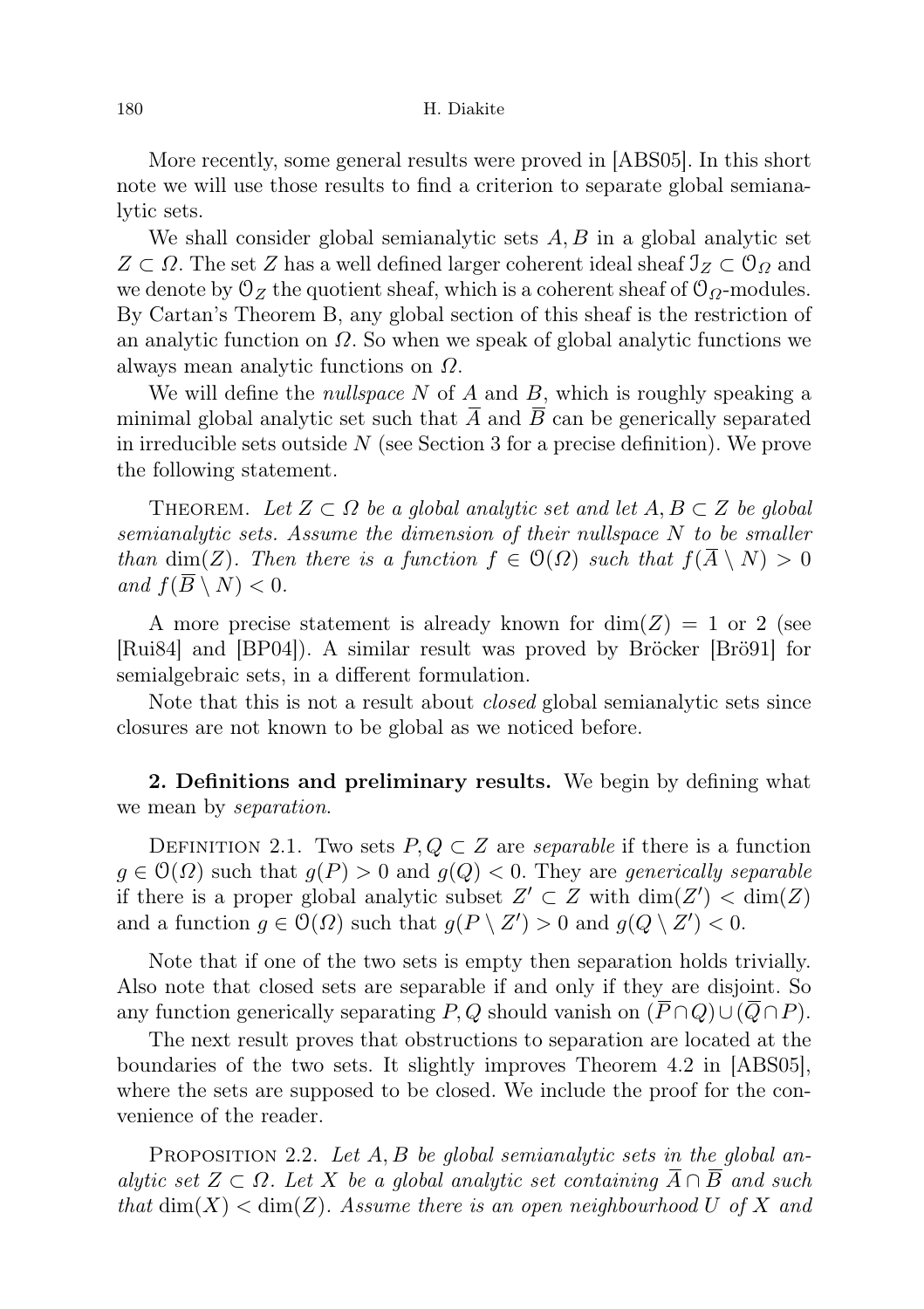a function  $f \in \mathcal{O}(\Omega)$  such that

 $f(\overline{A} \cap U \setminus X) > 0$ ,  $f(\overline{B} \cap U \setminus X) < 0$ .

Then  $\overline{A} \setminus X$  and  $\overline{B} \setminus X$  are separable.

*Proof.* We can assume that f vanishes on X by replacing it by  $fg$  for some positive global equation  $g$  of  $X$ . Hence

$$
\{f=0\} \cap (\overline{A} \cup \overline{B}) \cap U = X \cap (\overline{A} \cup \overline{B}) \cap U.
$$

Since X and  $\Omega \setminus U$  are closed in  $\Omega$  and disjoint, we can find an analytic function h' separating them with  $X \subset \{h' > 0\} \subset U$ . Hence we can assume that  $U$  is an open global semianalytic neighbourhood of  $X$ .

So  $(A \cup B) \cap U$  is a global semianalytic set. Hence, by [ABS05, Theorem 2.5, we can find a positive equation h of X such that  $h < |f|$  on  $(A \cup B) \cap U \setminus X$ . We can assume  $h < 1$  on U, by shrinking it.

Take a smaller neighbourhood V of X with  $V \subset U$ . Since  $A \setminus V$  and  $\overline{B} \setminus V$  are closed and disjoint, there is  $g \in \mathcal{O}(\Omega)$  such that  $g(\overline{A} \setminus V) > 0$  and  $g(\overline{B} \setminus V) < 0$ ; moreover, we can assume  $|g| \geq 1$  on  $\overline{A \cup B} \setminus V$ .

Consider the open covering  $\{U, \Omega \setminus \overline{V} \}$  and take a subordinate partition of unity  $\{\sigma_1, \sigma_2\}$  such that  $\sigma_1|_V = 1$ ; then the smooth function  $\varphi = \sigma_1 f + \sigma_2 g$ on  $\mathbb{R}^n$  has the following properties:

 $\bullet \varphi|_V = f.$ 

• 
$$
\varphi(\overline{A}\setminus X) > 0
$$
 and  $\varphi(\overline{B}\setminus X) < 0$ .

•  $|\varphi(x)| > 0$  on  $\overline{A \cup B} \setminus V$ .

Consider the function  $\eta(x)$  defined as  $(\varphi(x) - f(x))/h^2(x)$  for  $x \notin X$  and 0 for  $x \in X$ ; it is well defined and smooth because  $\varphi(x) - f(x)$  is identically zero on  $V$ .

Now, we want to find an analytic approximation R of  $\eta$  such that  $f + Rh^2$ separates  $A \setminus X$  and  $B \setminus X$ .

To do this, take an exhaustive sequence  $\{K_m\}$  of compact sets such that

$$
K_i \subset \mathring{K}_{i+1}, \quad \bigcup K_m = \Omega.
$$

Define

$$
r_m = \inf_{(K_{m+1} \setminus \mathring{K}_m) \cap ((\overline{A} \cup \overline{B}) \setminus V)} |\varphi(x)|, \quad s_m = \sup_{K_{m+1} \cap ((\overline{A} \cup \overline{B}) \setminus V)} h^2(x).
$$

Note that  $r_m > 0$  since  $|\varphi(x)| > 0$  on  $\overline{A \cup B} \setminus V$  and the set where we take the infimum is compact. Also  $s_m > 0$  because  $X = \{h = 0\} \subset V$ . Finally, choose

$$
0 < \varepsilon_m < \min(r_m/s_m, 1).
$$

Applying Whitney's approximation theorem we find  $R \in \mathcal{O}(\Omega)$  such that

 $|R(x) - \eta(x)| < \varepsilon_m$  on  $K_{m+1} \setminus \mathring{K}_m$ .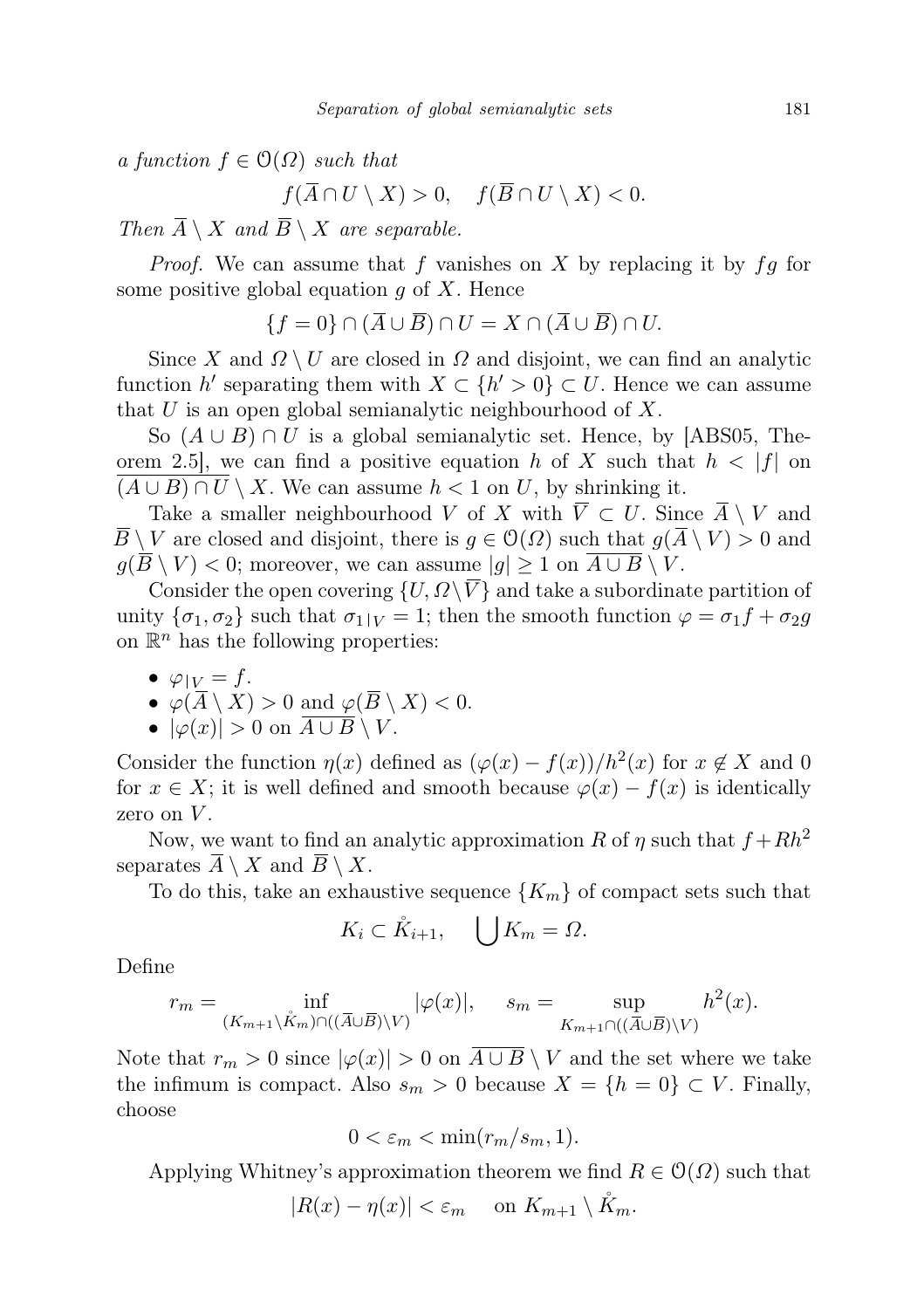182 H. Diakite

CLAIM.  $f + Rh^2$  separates  $\overline{A} \setminus X$  and  $\overline{B} \setminus X$ .

*Proof.* Assume first  $x \in (\overline{A} \cup \overline{B}) \setminus V$ ; then, on  $K_{m+1} \setminus \mathring{K}_m$ .

 $|\varphi(x) - (f + Rh^2)(x)| = h^2(x)|\eta(x) - R(x)| < s_m \varepsilon_m < r_m,$ 

and this proves that  $(f + Rh^2)(x)$  has the same sign as  $\varphi(x)$ .

If  $x \in V \setminus X$  and  $x \in K_{m+1} \setminus K_m$  we have  $\eta(x) = 0$  and  $|R(x)| < \varepsilon_m < 1$ so that

$$
|f(x)| - |R(x)h^{2}(x)| > |f(x)| - h^{2}(x) \ge h(x) - h^{2}(x) > 0
$$

since  $|h| < 1$  on V. Hence  $f + Rh^2$  has the same sign as f on  $V \setminus X$ .

The next fact is Lemma 4.5 of [ABS05].

PROPOSITION 2.3. Let Z be a global analytic set in  $\Omega$  and  $\{Z_{\alpha}\}_\alpha$  be the (locally finite) family of its global irreducible components having the same dimension as  $Z$ . Let  $P$ ,  $Q$  be subsets of  $Z$ . Then  $P$  and  $Q$  are generically separable in Z if and only if for every  $\alpha$ ,  $P \cap Z_\alpha$  and  $Q \cap Z_\alpha$  are generically separable in  $Z_{\alpha}$ .

*Proof.* One direction is clear: if f generically separates  $P$  and  $Q$ , its restriction to  $Z_{\alpha}$  generically separates  $P \cap Z_{\alpha}$  and  $Q \cap Z_{\alpha}$ . Conversely, assume  $f_{\alpha} \in \mathcal{O}(\Omega)$  generically separates  $P \cap Z_{\alpha}$  and  $Q \cap Z_{\alpha}$ . Consider the global analytic set having the same components as Z (including the ones of smaller dimension) except  $Z_{\alpha}$ . Take a positive equation  $p_{\alpha}$  of this global space. Then  $f_{\alpha}p_{\alpha}$  vanishes on all irreducible components of Z except  $Z_{\alpha}$  and still generically separates  $P \cap Z_\alpha$  and  $Q \cap Z_\alpha$ . So

$$
\sum_{\alpha} f_{\alpha} p_{\alpha}
$$

is well defined on Z and generically separates P and Q because  $\{Z_{\alpha}\}\$ is a locally finite family.

3. Separation. Before entering the proof of the Theorem of the Introduction, we need some preparation.

DEFINITION 3.1. The *Zariski closure* of a semianalytic set  $A \subset Z \subset \Omega$ is the smallest global analytic subset of Z containing it. It will be denoted by  $\overline{A}^Z$ .

Remark 3.2. The Zariski closure of a semianalytic set can be very big if the set is not global: see for instance the examples in [CA96].

We do not know whether the boundary of a global analytic set  $A \subset Z$ is global or not, unless  $Z$  is a manifold of dimension  $\leq$  3. Nevertheless,  $\overline{\partial A}^Z$  is a global analytic set contained in the zero set of the product of the (finitely many) functions defining  $A$ . If  $Z$  is irreducible, this implies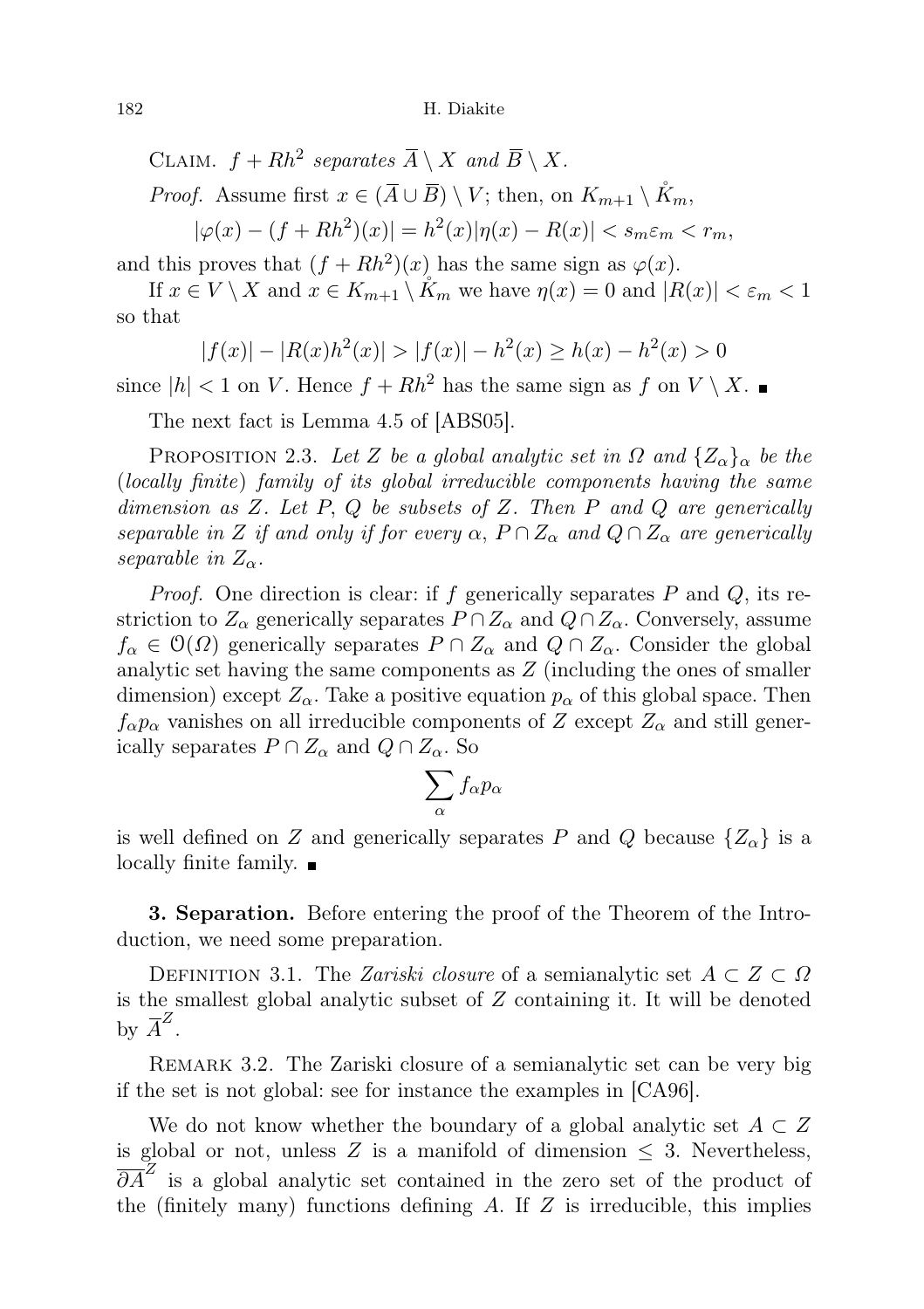$\dim(\overline{\partial A}^Z) < \dim(Z)$ , and so, in this case, generic separation for two global semianalytic sets is the same as generic separation for their closures.

We shall repeatedly use the following key lemma, which is Corollary 2.8 in [ABS05].

LEMMA 3.3. Let S be a global semianalytic set in Z, and  $g, h \in \mathcal{O}(\Omega)$  be global analytic functions. Then there exists  $\varepsilon \in \mathcal{O}(\Omega)$ ,  $\varepsilon \geq 0$ , such that:

(i)  $g + \varepsilon h$  has the same sign as g on S;

(ii) 
$$
\{\varepsilon = 0\} = \overline{\{g = 0\} \cap \overline{S}}^Z.
$$

Next we define the *nullspace* of A and B.

DEFINITION 3.4. Let  $A, B \subset Z$  be global semianalytic sets. We define the *nullspace* of  $A$  and  $B$  to be the union of all irreducible analytic subsets Y of Z such that  $A \cap Y$  and  $B \cap Y$  are not generically separable in Y.

PROPOSITION 3.5. The nullspace  $N$  of  $A$  and  $B$  is a global analytic set.

*Proof.* If  $N = Z$ , that is, A and B are not generically separable in any irreducible component  $Z_{\alpha}$  of Z, there is nothing to prove. Otherwise, write  $Z = Z' \cup Z''$ , where Z' consists of the irreducible components of Z where  $\overline{A} \cap Z_{\alpha}$  and  $\overline{B} \cap Z_{\alpha}$  are not generically separable in  $Z'$ , and  $Z''$  consists of the others. Of course,  $Z' \subset N$ . Now, by Proposition 2.3,  $\overline{A} \cap Z''$  and  $\overline{B} \cap Z''$ are generically separable in  $Z''$ , i.e. there is a proper global analytic subset  $W_1$  in  $Z''$ , with  $\dim(W_1) < \dim(Z'')$ , such that  $\overline{A} \setminus Z' \cup W_1$  and  $\overline{B} \setminus Z' \cup W_1$ are separable. Thus  $Z' \subset N \subset Z' \cup W_1$ . In fact, if  $Y_1$  is an irreducible global analytic subset of  $Z''$  and  $Y_1 \nsubseteq W_1$ , then  $\overline{A} \cap Y_1$  and  $\overline{B} \cap Y_1$  are generically separable since  $\overline{A} \cap Y_1 \setminus W_1 \cap Y_1$  and  $\overline{B} \cap Y_1 \setminus W_1 \cap Y_1$  are separable and  $\dim(W_1 \cap Y_1) < \dim(Y_1).$ 

Now, we can write  $W_1 = W_1' \cup W_1''$ , where  $W_1'$  consists of the irreducible components of  $W_1$  where  $\overline{A}$  and  $\overline{B}$  are not generically separable, and  $W_1''$ consists of the others. Then, of course,  $W'_1 \subset N$ . We find that  $\overline{A} \cap W''_1$ and  $\overline{B} \cap W''_1$  are also generically separable by Proposition 2.3, so there is a proper global analytic subset  $W_2 \_ W''_1$ , with  $\dim(W_2) < \dim(W''_1)$ , such that  $\overline{A} \cap W_1 \setminus Z' \cup W'_1 \cup W_2$  and  $\overline{B} \cap W_1 \setminus Z' \cup W'_1 \cup W_2$  are separable.

Thus  $Z' \cup W'_1 \subset N \subset Z' \cup W'_1 \cup W_2$ . In fact, if  $Y_2$  is an irreducible global analytic subset of  $Z''$  and  $Y_2 \nsubseteq W_2$ , then  $\overline{A} \cap Y_2$  and  $\overline{B} \cap Y_2$  are generically separable since  $\overline{A} \cap Y_2 \setminus W_2 \cap Y_2$  and  $\overline{B} \cap Y_2 \setminus W_2 \cap Y_2$  are separable and  $\dim(W_2 \cap Y_2) < \dim(Y_2)$ .

Hence, we can iterate this argument until we get a negative dimension of  $W_i$ . So there is  $k \leq \dim(Z)$  such that

$$
Z'\cup W_1'\cup \cdots \cup W_k'\subset N\subset Z'\cup W_1'\cup \cdots \cup W_k'\cup W_{k+1},
$$

where  $\dim(W_{k+1}) = -1$ , hence  $W_{k+1} = \emptyset$ .

So  $N = Z' \cup W'_1 \cup \cdots \cup W'_k$  is a global analytic set and we are done.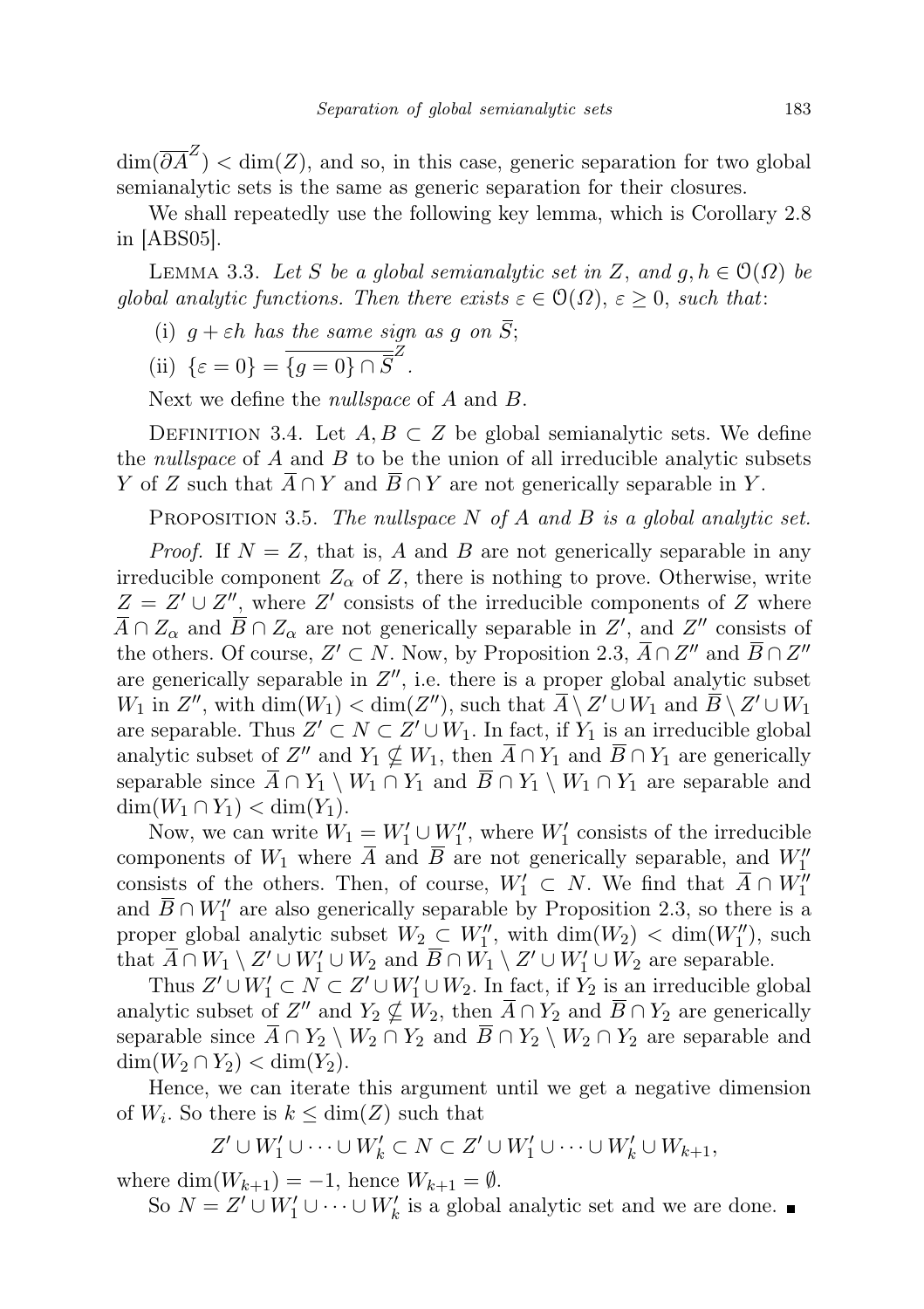Let us prove the Theorem of the Introduction.

*Proof.* Let  $Z'$ ,  $Z''$ ,  $W_i$ ,  $W_i'$ ,  $W_i''$  for  $i = 1, ..., k$  and  $W_{k+1}$  be the global analytic sets defined as in the proof of Proposition 3.5 such that  $N = Z' \cup$  $W'_1 \cup \cdots \cup W'_k$ , and  $W_{k+1} = \emptyset$ .

So  $\overline{A} \setminus Z' \cup W_1$  and  $\overline{B} \setminus Z' \cup W_1$  are separated, say, by a function  $g_1$  in  $\mathcal{O}(\Omega)$ , and there is a function  $h_1$  in  $\mathcal{O}(\Omega)$  such that

 $h_1(\overline{A} \cap W_1'' \setminus W_2) > 0, \quad h_1(\overline{B} \cap W_1'' \setminus W_2) < 0.$ 

It is enough to prove the following recursive statement:

(\*) Given  $g_i, h_i \in \mathcal{O}(\Omega)$  such that

- $g_i(\overline{A}\setminus Z'\cup W'_1\cup\cdots\cup W'_{i-1}\cup W_i)>0,$  $g_i(\overline{B}\setminus Z'\cup W'_1\cup\cdots\cup W'_{i-1}\cup W_i)<0,$
- $g_i(W_i) \equiv 0$  (if needed, multiply  $g_i$  by a positive equation of  $W_i$ ) and  $h_i \in \mathcal{O}(\Omega),$
- $h_i(\overline{A} \cap W''_i \setminus W_{i+1}) > 0$ ,  $h_i(\overline{B} \cap W''_i \setminus W_{i+1}) < 0$ ,

there is a function  $g_{i+1} \in \mathcal{O}(\Omega)$  such that

•  $g_{i+1}(\overline{A} \setminus Z' \cup W'_1 \cup \cdots \cup W'_i \cup W_{i+1}) > 0$ ,  $g_{i+1}(\overline{B}\setminus Z'\cup W_1'\cup\cdots\cup W_i'\cup W_{i+1})<0.$ 

Indeed, it is enough to apply (\*) successively to  $Z \setminus Z' \cup W_1, \ldots, Z \setminus Z' \cup$  $W'_1 \cup \cdots \cup W'_{i-1} \cup W_i, \ldots$ , up to  $Z \setminus N$ . So, let us prove (\*).

Define

$$
= ((A \setminus Z' \cup W'_1 \cup \cdots \cup W'_i) \cap \{h_i \leq 0\})
$$
  
 
$$
\cup ((B \setminus Z' \cup W'_1 \cup \cdots \cup W'_i) \cap \{h_i \geq 0\}).
$$

Then S is a global semianalytic set, and Lemma 3.3 yields  $\varepsilon \in \mathcal{O}(\Omega)$ ,  $\varepsilon \geq 0$ , such that

• 
$$
\text{sign}(g_i + \varepsilon h_i) = \text{sign}(g_i) \text{ on } \overline{S};
$$

• 
$$
\{\varepsilon = 0\} = \overline{\{g_i = 0\} \cap \overline{S}}^Z.
$$

 $S$ 

Now notice that

$$
\{g_i = 0\} \cap \overline{A \cap \{h_i \le 0\}} \subset \{g_i = 0\} \cap \overline{A} \cap \{h_i \le 0\}
$$
  

$$
\subset (N \cup W_i) \cap \overline{A} \cap \{h_i \le 0\} \subset N \cup (W_i'' \cap \overline{A} \cap \{h_i \le 0\}) \subset N \cup W_{i+1}.
$$

Since N is global we get  $\{\varepsilon = 0\} \subset N \cup W_{i+1}.$ 

Put  $g_{i+1} = g_i + \varepsilon h_i$ . Then  $g_{i+1}$  separates  $\overline{A} \setminus Z' \cup W'_1 \cup \cdots \cup W'_{i-1} \cup W_i$ and  $\overline{B} \setminus Z' \cup W'_1 \cup \cdots \cup W'_{i-1} \cup W_i$ . Indeed,  $x \in \overline{A} \setminus Z' \cup W'_1 \cup \cdots \cup W'_{i-1} \cup W_i$ implies  $g_i(x) > 0$  and if  $x \in \overline{S}$ ,  $sign(g_{i+1}) = sign(g_i)$ ; if  $x \notin \overline{S}$ , then  $g_i(x) > 0$ and  $h_i(x) \geq 0$ , hence  $g_{i+1}(x) > 0$ . For  $x \in \overline{B} \setminus Z' \cup W'_1 \cup \cdots \cup W'_{i-1} \cup W_i$ , the same argument proves  $g_{i+1}(x) < 0$ .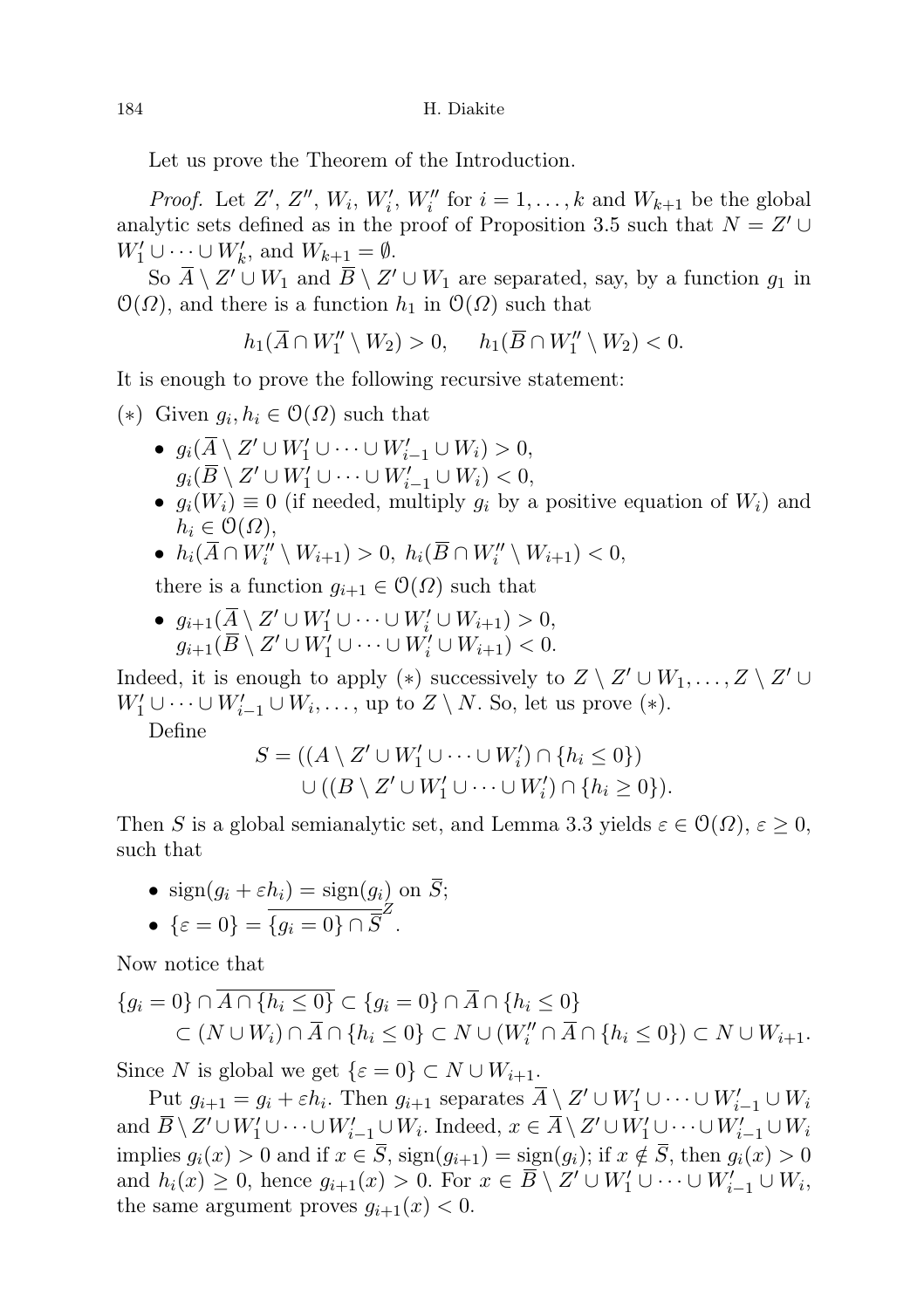Next we prove that  $g_{i+1}$  separates outside  $N \cup W_{i+1}$ . In fact, if  $\varepsilon(x) \neq 0$ and  $x \in \overline{A} \setminus N \cup W_{i+1}$ , then either  $x \in \overline{A} \setminus Z' \cup W'_1 \cup \cdots \cup W'_{i-1} \cup W_i$  and so  $g_{i+1}(x) > 0$  as above, or  $x \in \overline{A} \cap W_i$  and so  $g_i(x) = 0$ ,  $h_i(x) > 0$  and  $\varepsilon(x) > 0$ . The same argument applies on  $\overline{B} \setminus N \cup W_{i+1}$ .

So  $g_{i+1}$  actually separates  $\overline{A}\setminus N\cup W_{i+1}$  and  $\overline{B}\setminus N\cup W_{i+1}$ , with  $\dim(W_{i+1})$  $\langle \dim(W_i) \rangle$ . Hence  $(*)$  is proved. Since  $W_{k+1} = \emptyset$ ,  $g_k$  separates  $\overline{A} \setminus N$  and  $\overline{B} \setminus N$ , and we are done.

REMARK 3.6. We can describe the nullspace N of A and B as the zero set of two functions generically separating  $\overline{A}$  and  $\overline{B}$ . Indeed, any function g separating off N can be easily modified to vanish on  $N$ , since N is global analytic. Consider the constant function 1 and apply once more Lemma 3.3 to the set  $S = A \cup B$ . We find a function  $\varepsilon \in \mathcal{O}(\Omega)$ ,  $\varepsilon \geq 0$ , such that

- $sign(q + \varepsilon) = sign(q)$  on  $\overline{A \cup B}$ ;
- $\{\varepsilon = 0\} = \overline{\{g = 0\} \cap \overline{A \cup B}}^Z$ .

In particular,  $g + \varepsilon$  generically separates A and B. Of course,  $N \subset \{g = 0\}.$ Also  $N \supset \{q = 0\} \cap A \cup B$ , hence N, being global analytic, contains the Zariski closure of that set, which is  $\{\varepsilon = 0\}$ . Moreover, g separates off  $\{\varepsilon = 0\}$ . 0}, hence  $N \subset {\varepsilon = 0}$ .

It follows that  $N = {\varepsilon = 0} = {\overline{g = 0} \cap \overline{A \cup B}}^Z$ . Now it is easy to check that  $N = \{x \in Z \mid g(x) = (g + \varepsilon)(x) = 0\}$ , since both vanish on N but the second one does not vanish on the remaining part of the zero set of  $g$ .

## References

- [ABS05] F. Acquistapace, F. Broglia and M. Shiota, The finiteness property and Lojasiewicz inequality for global semianalytic sets, Adv. Geom. 5 (2005), 377–390.
- [AB90] C. Andradas and E. Becker, A note on the real spectrum of analytic functions on an analytic manifold of dimension one, in: Real Analytic and Algebraic Geometry (Trento, 1988), Springer, Berlin, 1990, 1–21.
- [ABR96] C. Andradas, L. Bröcker, and J. M. Ruiz, Constructible Sets in Real Geometry, Springer, Berlin, 1996.
- [Brö91] L. Bröcker, On basic semialgebraic sets, Exposition. Math. 9 (1991), 289–334.
- [BP04] F. Broglia and F. Pieroni, Separation of global semianalytic subsets of 2-dimensional analytic manifolds, Pacific J. Math. 214 (2004), 1–16.
- [Cas94] A. Castilla, Artin–Lang property for analytic manifolds of dimension two, Math. Z. 217 (1994), 5–14.
- [CA96] A. Castilla and C. Andradas, Connected components of global semianalytic subsets of 2-dimensional analytic manifolds, J. Reine Angew. Math. 475 (1996), 137–148.